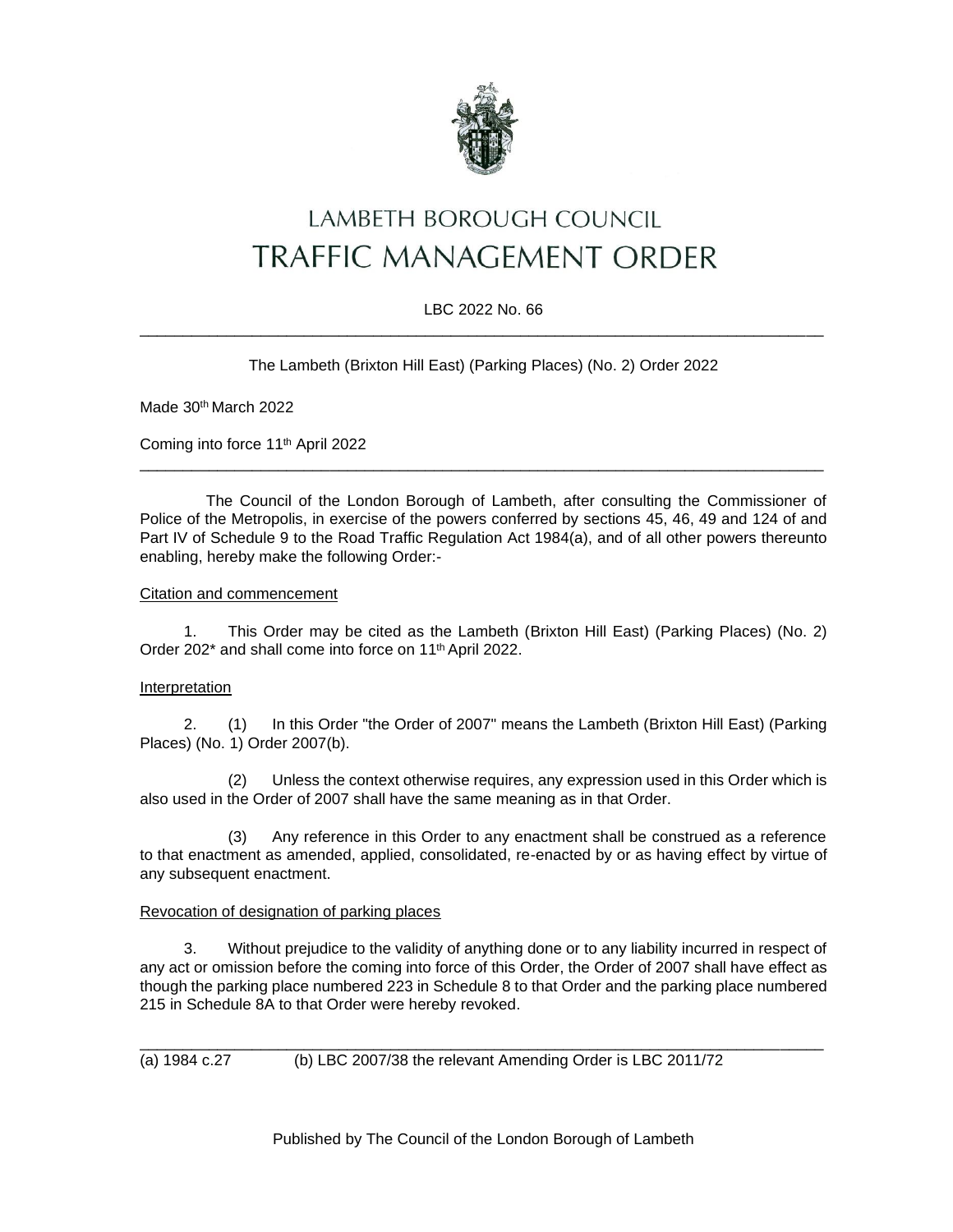## Designation of parking places and application of the Order of 2007 thereto

4. (1) Each area on a highway comprising the length of carriageway of a street specified in column 2 of Schedule 1, 2 or 3 to this Order and bounded on one side of that length by the edge of the carriageway and on the other sides by a white line marking is designated as a parking place.

(2) The reference in this Article to a white line marking shall be construed as a reference to the white line marking (either broken or continuous) provided for in Schedule 7 to the Traffic Signs Regulations and General Directions 2016(a) or, if applicable, authorised by the Secretary of State by virtue of section 64 of the Road Traffic Regulation Act 1984.

(3) The provisions of the Order of 2007 (other than Articles 3 and 16) shall apply to each area designated as a parking place by this Order as if in those provisions any reference to a parking place included a reference to an area designated as a parking place by this Order and as if any reference to Schedule 8 to the Order of 2007 included a reference to Schedule 1 to the Order, any reference to Schedule 8A to the Order of 2007 included a reference to Schedule 2 to this Order.

Placing of traffic signs, etc.

- 5. The Council shall:-
	- (a) place and maintain traffic signs indicating the limits of each parking place referred to in Schedules 1, 2 and 3 to this Order;
	- (b) place and maintain in or in the vicinity of each parking place referred to in Schedules 1, 2 and 3 to this Order traffic signs indicating that such parking place may be used during the permitted hours for the leaving only of the vehicles specified in Article 4(5), 4(2) and 4(7) respectively of the Order of 2007; and
	- (c) carry out such other work as is reasonably required for the purposes of the satisfactory operation of each parking place referred to in Schedules 1 or 2 to this Order.

Amendments to the Order of 2007

6. Without prejudice to the validity of anything done or to any liability incurred in respect of any act or omission before the coming into force of this Order, the Order of 2007 shall have effect as though:

(a) in Article 2(1) to that Order, in the meanings assigned to the expressions "electronic car club permit", "hard copy car club permit" and "validate", for the text "Schedule 1, 2, 4, 6, 7, 8, 8A or 8B" there were substituted the text "Schedule 1, 2, 4, 6, 7, 8, 8A, 8B or 8C";

(b) in Article 3(1)(a) of that Order, for the text "Schedule 1, 2, 3, 4, 5, 6. 7, 8, 8A or 8B" there were substituted the text "Schedule 1, 2, 3, 4, 5, 6. 7, 8, 8A, 8B or 8C";

 $(c)$  in Article 3(1)(b) of that Order, for the text "Schedule 1, 2, 3, 4, 5, 6. 7, 8, 8A or 8B" there were substituted the text "Schedule 1, 2, 3, 4, 5, 6. 7, 8, 8A, 8B or 8C";

(c) S.I. 2016/362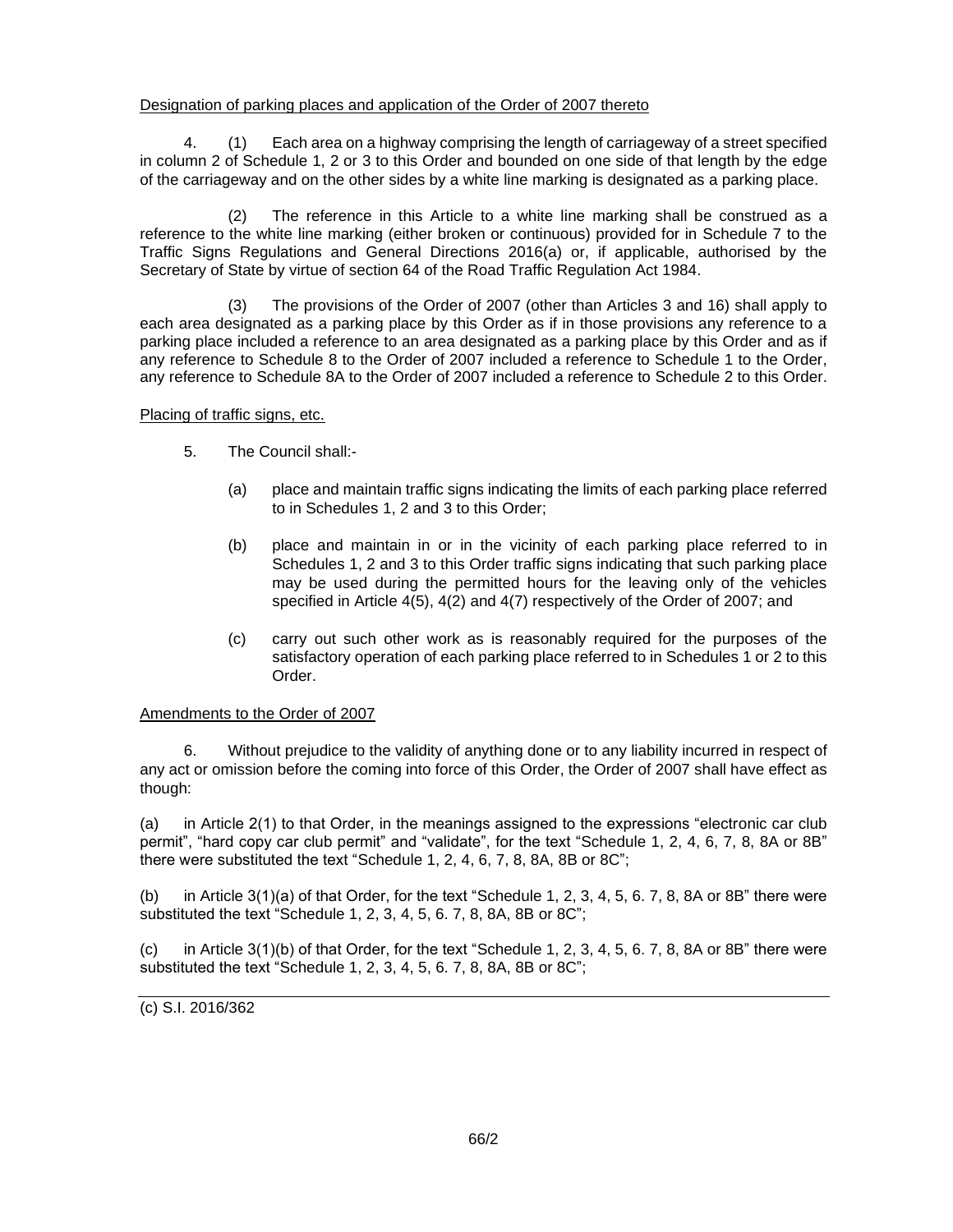(d) there were added as Article 4(7) to that Order, the following:

"(7) Each parking place referred to in Schedule 8C may be used, subject to the provisions of this Order, for the leaving during the permitted hours of such vehicles of the class specified in paragraph (1) of this Article:-

- (a) as display in the manner specified in Article  $5(7)(a)$  either a valid hard copy resident's permit, a valid hard copy business permit, a valid hard copy teacher's permit, a valid hard copy car club permit, a valid hard copy health care permit, a valid hard copy visitor's permit or a valid hard copy trade permit, issued in respect of that vehicle; or
- (b) in respect of which there has been granted either an electronic resident's permit, an electronic business permit, an electronic teacher's permit, an electronic car club permit, a flexible car club permit, an electronic health care permit, an electronic visitor's permit or an electronic trade permit and a hand-held device shows the indication specified in Article 5(7)(b); or

provided that the electrical storage battery of that vehicle is in the process of being charged from a mains electrical source adjacent to that parking place.";

(e) there were added as Article 5(7) to that Order, the following:

"(7) At all times during which a vehicle is left in a parking place referred to in Schedule 8C during the permitted hours:-

- (a) it shall display either a valid hard copy resident's permit, a valid hard copy business permit, a valid hard copy car club permit, a valid hard copy teacher's permit, a valid hard copy health care permit, a valid hard copy visitor's permit or a valid hard copy trade permit, issued in respect of that vehicle, so that all the particulars on that hard copy resident's permit, that hard copy business permit, that hard copy car club permit, that hard copy teacher's permit, that hard copy health care permit, that hard copy visitor's permit or that hard copy trade permit, as the case may be, are clearly visible from outside that vehicle and from the front or nearside of that vehicle; or
- (b) there shall be an indication on a hand-held device that either an electronic resident's permit, an electronic business permit, an electronic car club permit, a flexible car club permit, an electronic teacher's permit, an electronic visitor's permit or an electronic trade permit has been granted in respect of that vehicle and the permit is valid.";

(f) in Article 12(1)(a) of that Order, for the text "Schedule 1, 2, 3, 4, 5, 6. 7, 8, 8A or 8B" there were substituted the text "Schedule 1, 2, 3, 4, 5, 6. 7, 8, 8A, 8B or 8C";

- (g) immediately following paragraph (f) of Article 16 of that Order, there were added the following:
	- "(ff) place and maintain in or in the vicinity of each parking place referred to in Schedule 8C traffic signs indicating that such parking place may be used during the permitted hours for the leaving of the vehicles specified in Article 4(7);";

(h) in Article 20(5) of that Order, for the text "Schedule 4, 5, 6 or 8" there were substituted the text "Schedule 4, 5, 6, 8 or 8C";

(j) for Article 23 of that Order, there were substituted the following: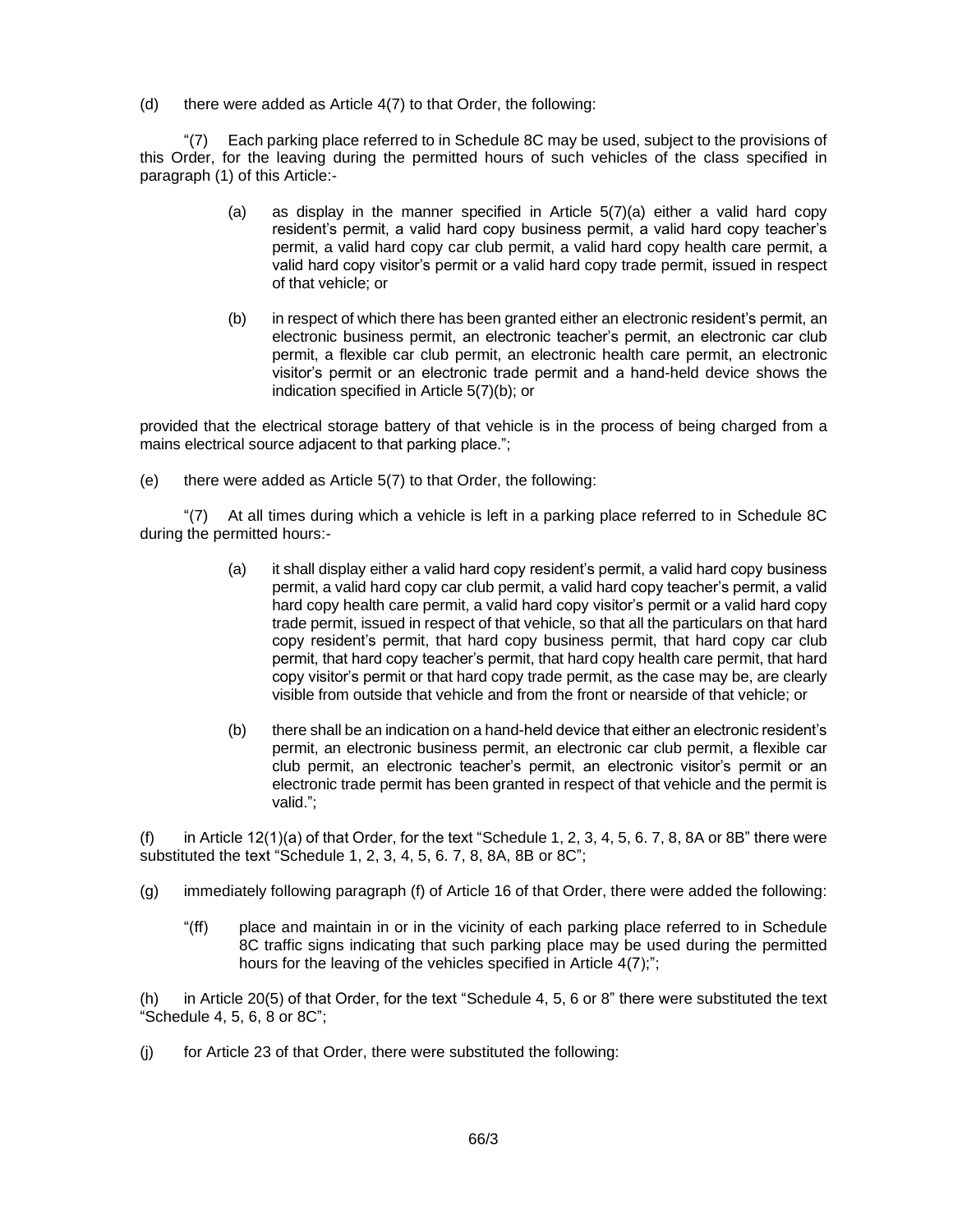23. (1) No vehicle in respect of which payment of the parking charge has been made using the electronic payment system in accordance with the provisions of Article 18, and which has been taken away from a parking place referred to in Schedule 1, 2, 3, 7, 8A or 8B during the permitted hours, shall, until the expiration of 1 hour from the time that vehicle was taken away, again be left in that parking place during the permitted hours.

(2) No vehicle which has been taken away from a parking place referred to in Schedule 8C during the permitted hours, shall, until the expiration of 2 hours from the time that vehicle was taken away, again be left in that parking place during the permitted hours.";

(j) in Article 24(3) of that Order, for the text "Schedule 1, 2, 4, 6. 7, 8, 8A or 8B" there were substituted the text "Schedule 1, 2, 4, 6. 7, 8, 8A, 8B or 8C";

(k) in Articles 25(3)(a) and Article 25(3)(b) of that Order, for the text "Schedule 1, 5, 8A or 8B" there were substituted the text "Schedule 1, 5, 8A, 8B or 8C";

(l) in Article 26(3) of that Order, for the text "Schedule 1, 2, 4, 6, 7, 8, 8A or 8B" there were substituted the text "Schedule 1, 2, 4, 6, 7, 8, 8A, 8B or 8C";

(m) in Article 27(3) of that Order, for the text "Schedule 1, 2, 4, 6. 7, 8, 8A or 8B" there were substituted the text "Schedule 1, 2, 4, 6. 7, 8, 8A, 8B or 8C";

(n) in Article 28(3) of that Order, for the text "Schedule 1, 5, 8A or 8B" there were substituted the text "Schedule 1, 5, 8A, 8B or 8C";

(o) in Article 29(3) of that Order, for the text "Schedule 1, 2, 3, 7, 8A or 8B" there were substituted the text "Schedule 1, 2, 3, 7, 8A, 8B or 8C";

(p) in Article 30(4) of that Order, for the text "Schedule 1, 2, 4, 6, 7, 8, 8A or 8B" there were substituted the text "Schedule 1, 2, 4, 6, 7, 8, 8A, 8B or 8C"; and

(q) there were added as Schedule 8C to that Order and the heading to that Schedule, the Schedule and the heading to that Schedule set out in Schedule 3 to this Order.

Dated this thirtieth day of March 2022.

Ben Stevens Highway Network Manager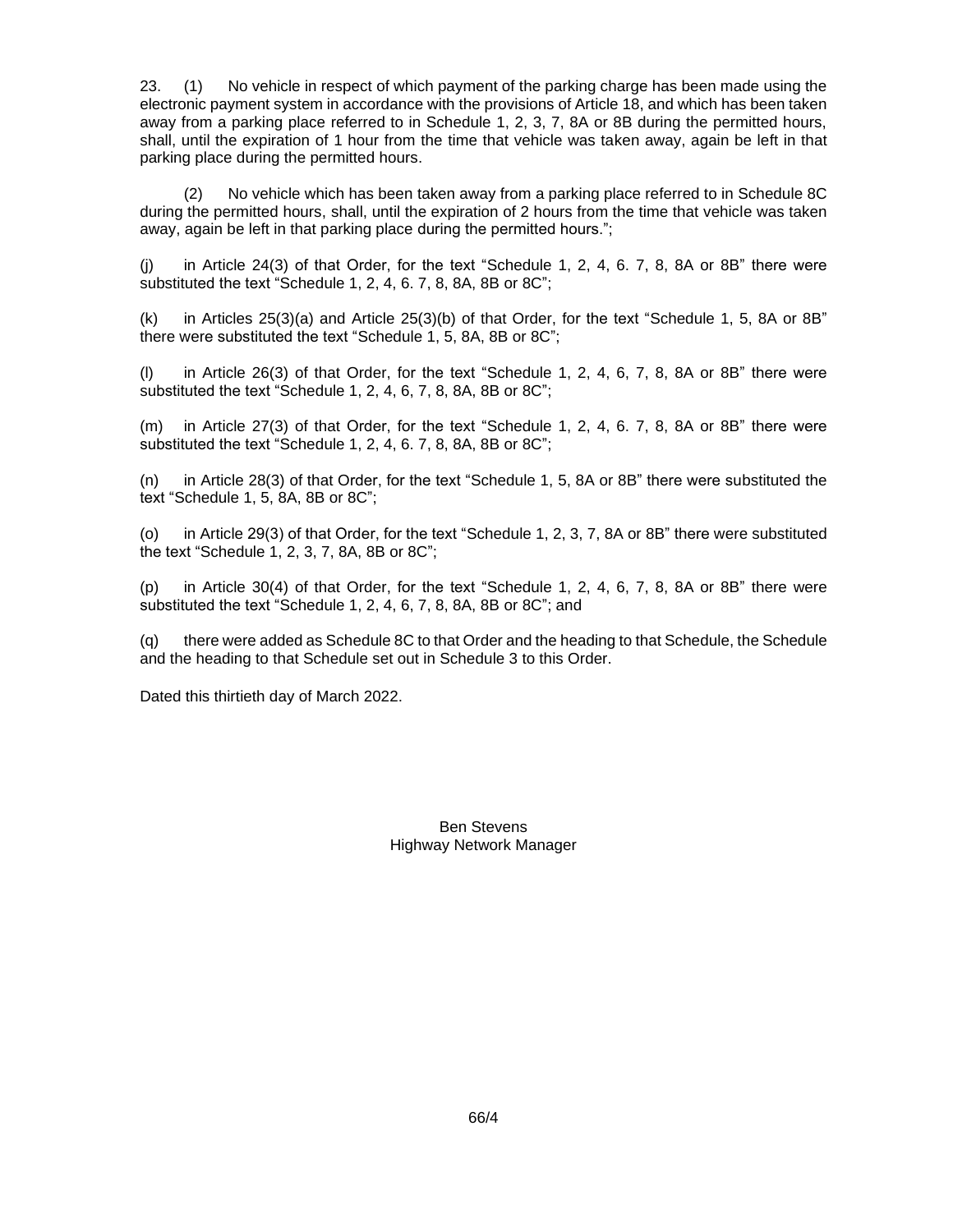### SCHEDULE 1 (see Article 4)

IN RELATION TO A PARKING PLACE REFERRED TO IN THIS SCHEDULE THE EXPRESSION "PERMITTED HOURS" MEANS THE PERIOD BETWEEN 10 A.M. AND 12 NOON ON MONDAYS TO FRIDAYS INCLUSIVE, ANY SUCH DAY NOT BEING CHRISTMAS DAY, GOOD FRIDAY OR A BANK HOLIDAY.

PARKING PLACES IN WHICH A VEHICLE MAY BE LEFT DURING THE PERMITTED HOURS PROVIDED THE VEHICLE DISPLAYS EITHER A VALID HARD COPY RESIDENT'S PERMIT, A VALID HARD COPY CAR CLUB PERMIT, A VALID HARD COPY VISITOR'S PERMIT OR A VALID HARD COPY TRADE PERMIT, ISSUED IN RESPECT OF THAT VEHICLE, OR THERE APPEARS ON A HAND-HELD DEVICE AN INDICATION THAT AN ELECTRONIC VERSION OF ONE OF THOSE PERMITS OR A FLEXIBLE CAR CLUB PERMIT HAS BEEN GRANTED IN RESPECT OF THAT VEHICLE AND THE PERMIT IS VALID.

| No. of<br>parking<br>place | Designated parking place                                                                                                                                                                                             | Special<br>manner of<br>standing |
|----------------------------|----------------------------------------------------------------------------------------------------------------------------------------------------------------------------------------------------------------------|----------------------------------|
|                            | 2                                                                                                                                                                                                                    | 3                                |
| $\star$                    | CLAVERDALE ROAD, the north side, from a point 3.7 metres east of<br>the common boundary of Nos. 67 and 69 Claverdale Road to a point<br>6.6 metres west of the common boundary of Nos. 87 and 89<br>Claverdale Road. |                                  |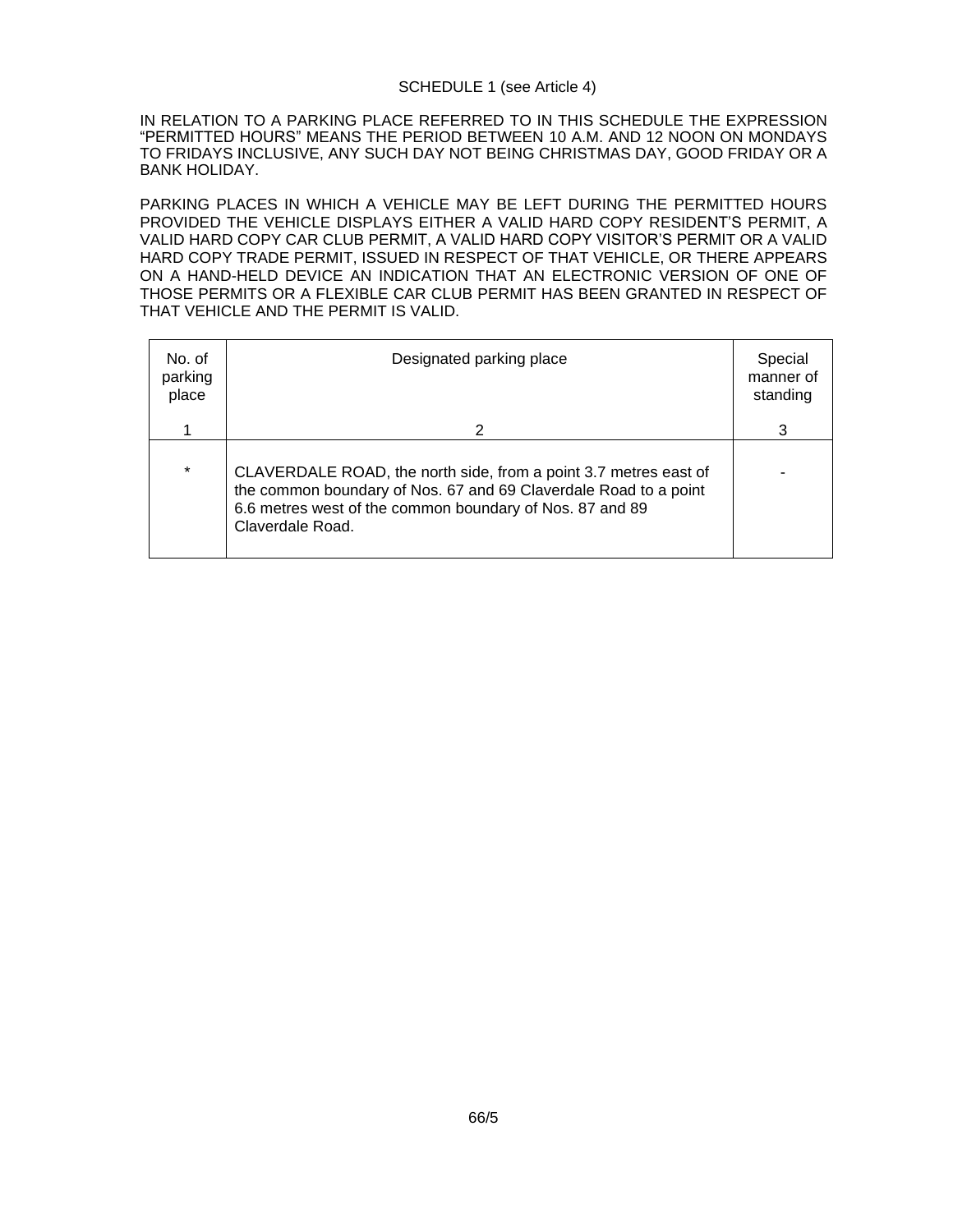#### SCHEDULE 2 (see Article 4)

IN RELATION TO A PARKING PLACE REFERRED TO IN THIS SCHEDULE THE EXPRESSION "PERMITTED HOURS" MEANS THE PERIOD BETWEEN 10 A.M. AND 12 NOON ON MONDAYS TO FRIDAYS INCLUSIVE, ANY SUCH DAY NOT BEING CHRISTMAS DAY, GOOD FRIDAY OR A BANK HOLIDAY.

PARKING PLACES IN WHICH A VEHICLE MAY BE LEFT DURING THE PERMITTED HOURS PROVIDED:-

- (A) THE PARKING CHARGE HAS BEEN PAID USING THE ELECTRONIC PAYMENT SYSTEM (AND THE VEHICLE IS LEFT FOR NOT MORE THAN A MAXIMUM PERIOD OF ONE HOUR); OR
- (B) THE VEHICLE DISPLAYS EITHER A VALID HARD COPY RESIDENT'S PERMIT, A VALID HARD COPY BUSINESS PERMIT, A VALID HARD COPY CAR CLUB PERMIT, A VALID HARD COPY TEACHER'S PERMIT, A VALID HARD COPY HEALTH CARE PERMIT, A VALID HARD COPY VISITOR'S PERMIT OR A VALID HARD COPY TRADE PERMIT, ISSUED IN RESPECT OF THAT VEHICLE, OR THERE APPEARS ON A HAND-HELD DEVICE AN INDICATION THAT AN ELECTRONIC VERSION OF ONE OF THOSE PERMITS OR A FLEXIBLE CAR CLUB PERMIT HAS BEEN GRANTED IN RESPECT OF THAT VEHICLE AND THE PERMIT IS VALID.

| No. of<br>parking<br>place | Designated parking place                                                                                                                                                                                                 | Special<br>manner of<br>standing |
|----------------------------|--------------------------------------------------------------------------------------------------------------------------------------------------------------------------------------------------------------------------|----------------------------------|
|                            | 2                                                                                                                                                                                                                        | 3                                |
| $\star$                    | CRASTER ROAD, the north-west side, from a point 11.1 metres north-<br>east of the south-western boundary of No. 119 Elm Park to a point 5.4<br>metres south-west of the north-eastern boundary of No. 50 Medora<br>Road. |                                  |